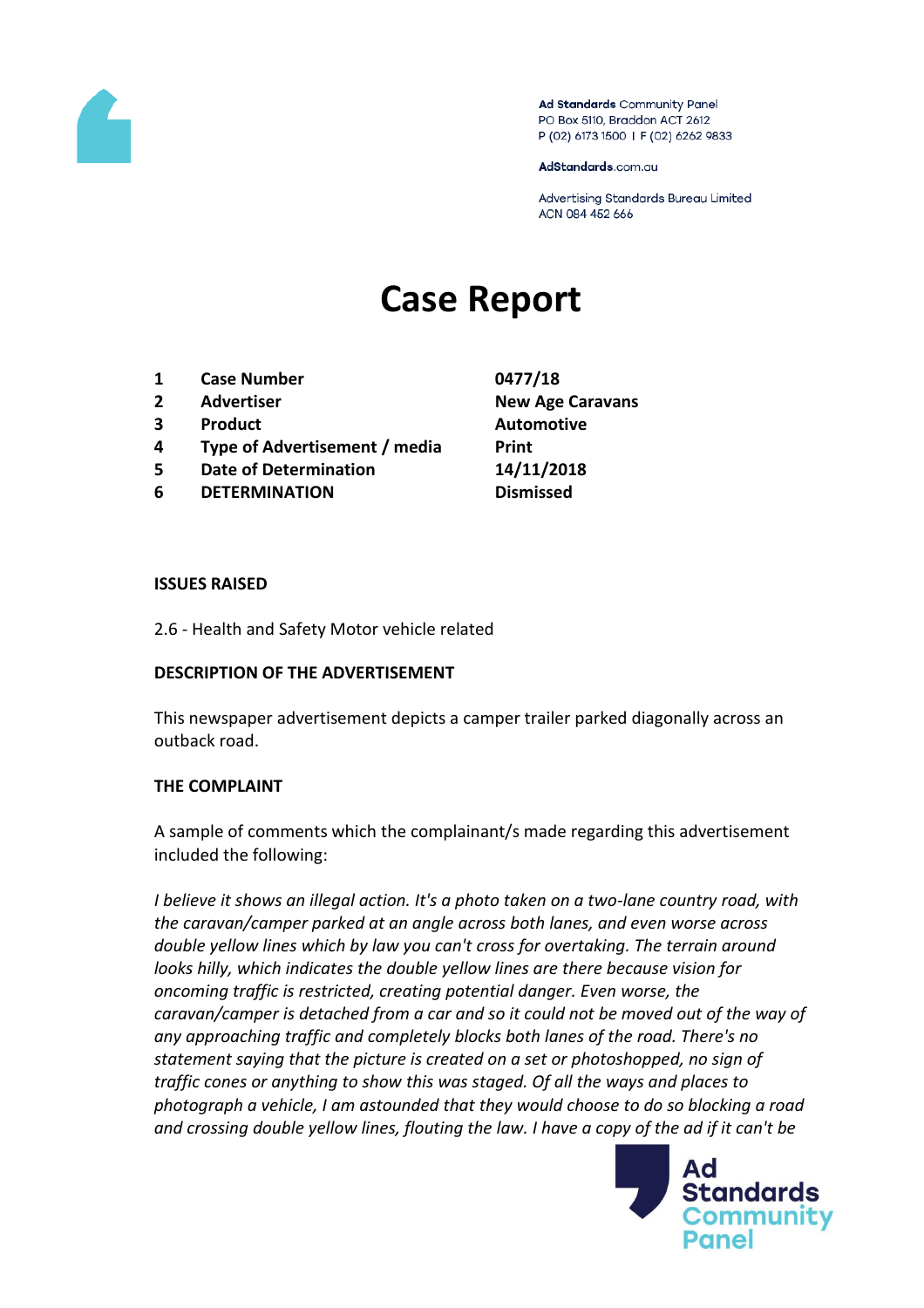

*tracked.*

## **THE ADVERTISER'S RESPONSE**

Comments which the advertiser made in response to the complainant/s regarding this advertisement include the following:

*In response to the complaint, New Age Caravans (NAC) would like to confirm the following details:*

*- A description of the Advertisement: NAC are advertising their new Wayfinder camper in a remote location. We have photoshopped the Wayfinder using a stock photo as the backdrop.*

### *- Your comprehensive comments in relation to the complaint:*

*NAC are representing the camper in a remote location or to areas that resonate with Australians. We are showing that a camper can escape the ordinary (every day city life) and depict the outback to encourage new to caravanning purchases to get out and travel. The Wayfinder camper has been photoshopped onto the road without a vehicle as we do not co-brand with any particular vehicle manufacturer. The setting was chosen to show travel on a road toward the outback or to go where you wish to travel (Outback is to many travellers the ideal). As it is illustrating the opportunity to explore, it was by now means intentional to 'flout the law' considering our product is a road worthy product that is towed on Australian roads and most importantly providing families and couples the opportunity to holiday in our wonderful country. As the creative was designed to catch our potential markets interest and imagination, our intent was not to offend, therefore we will amend with a notation on the advertisement that this ad has been photoshopped.*

*We thank you for the opportunity to respond and look forward to your findings.*

### **THE DETERMINATION**

The Ad Standards Community Panel (the Panel) considered whether this advertisement breaches Section 2 of the AANA Code of Ethics (the Code).

The Panel noted the complainant's concern that the advertisement features a caravan parked illegally.

The Panel viewed the advertisement and the advertiser's response.

The Panel considered whether the advertisement was in breach of Section 2.6 of the Code. Section 2.6 of the Code states: "Advertising or Marketing Communications shall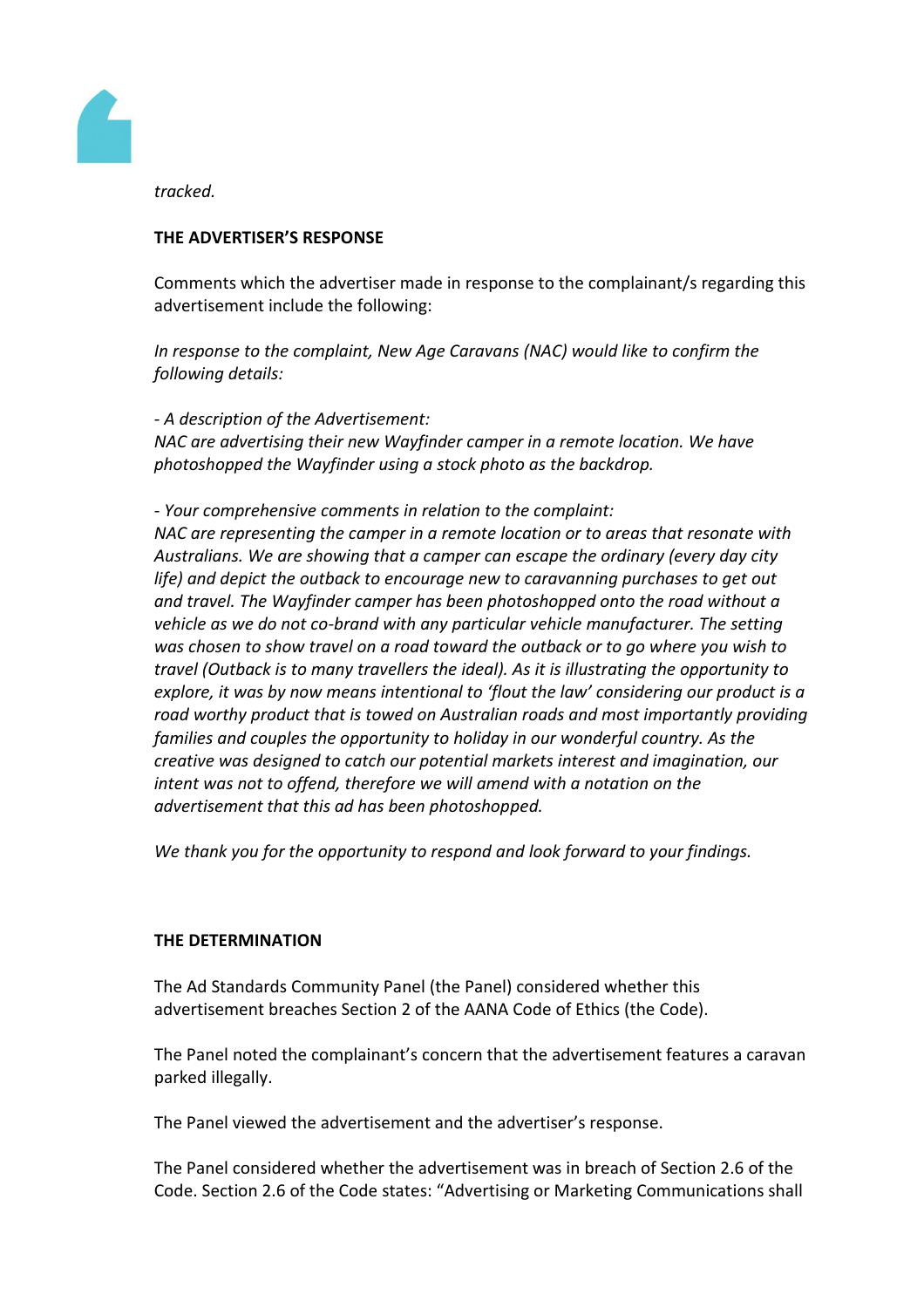

not depict material contrary to Prevailing Community Standards on health and safety".

The Panel noted the complainant's concern that the advertisement featured a caravan parked illegally.

The Panel noted that this advertisement features an image of a camper trailer parked across an outback road, and is shown as being parked across double yellow lines.

The Panel noted that the camper parked on a road diagonally across double lines is a depiction of an illegal act, however considered that the advertisement is clearly photo-shopped, based on the lack of shadowing of the camper and the way it is placed within the image. The Panel considered that most members of the community would not interpret the advertisement as promoting or encouraging behaviour contrary to Prevailing Community Standards.

The Panel noted the advertiser's response that they had taken steps to amend the advertisement with a notation advising that the image is photo-shopped.

The Panel noted that advertisers are free to use whatever images they wish in an advertisement, however noted that advertisers must take care that such images cannot be interpreted as breaching Prevailing Community Standards.

The Panel considered that the advertisement did not depict material contrary to Prevailing Community Standards on health and safety. The Panel determined that the advertisement did not breach Section 2.6 of the Code.

Finding that the advertisement did not breach the Code on other grounds, the Panel dismissed the complaint.